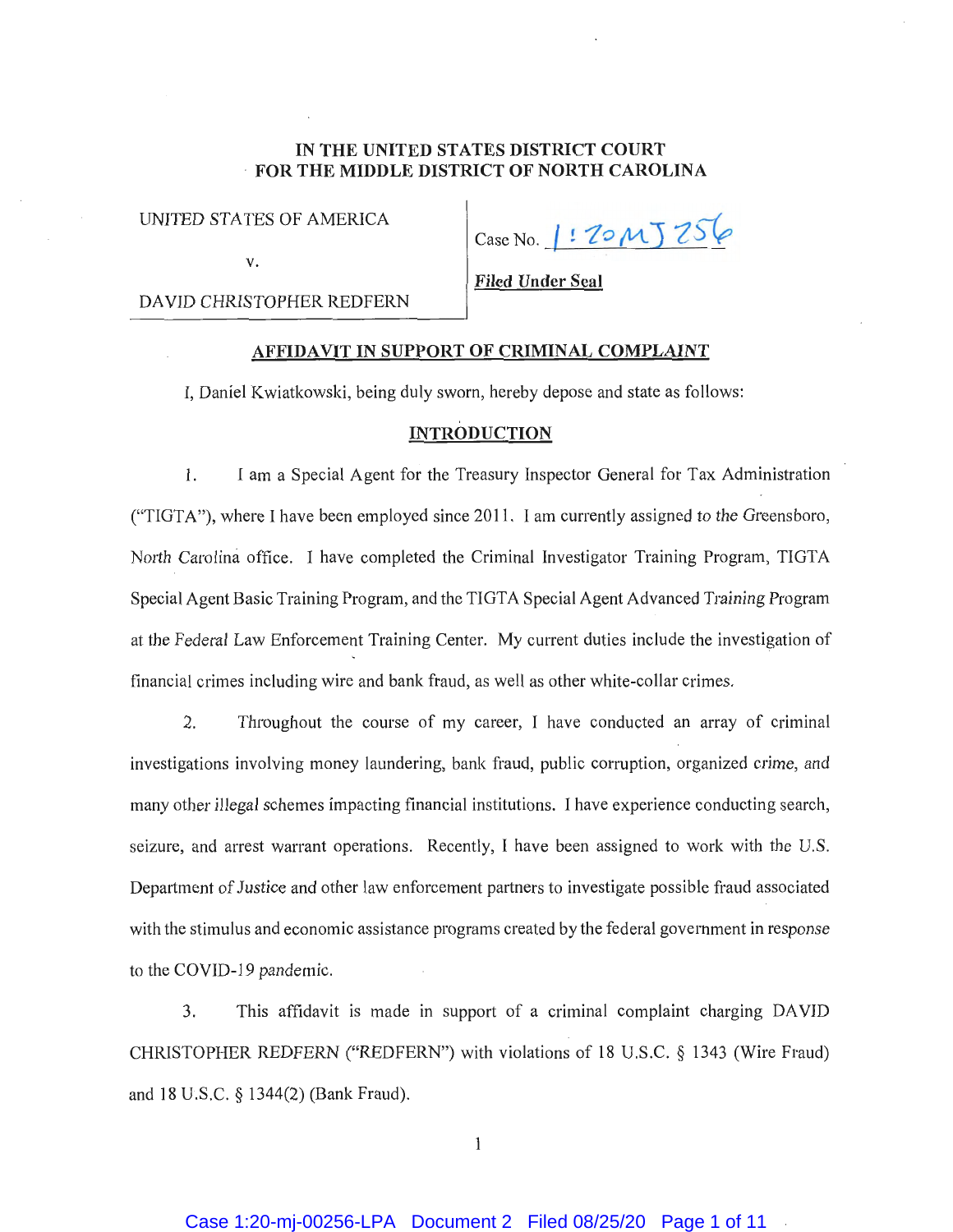4. This affidavit is based on my personal investigation and investigation by others, including federal and local law enforcement officials whom I know to be reliable and trustworthy. The facts contained herein have been obtained by interviewing witnesses and examining documents obtained in the course of the investigation as well as through other means. This affidavit does not include every fact known to me about this investigation, but rather only those facts sufficient to establish probable cause.

### **PROBABLE CAUSE**

#### **The CARES Act**

5. In or around March 2020, the Coronavirus Aid, Relief, and Economic Security ("CARES") Act was enacted to provide emergency financial assistance to the millions of Americans who are suffering the economic effects caused by the COVID-19 pandemic. The CARES Act established several new temporary programs and provided for expansion of others, including programs created and/or administered by the United States Small Business Administration ("SBA").

#### *The Paycheck Protection Program*

6. One source of relief provided by the CARES Act was the authorization of up to \$349 billion in forgivable loans to small businesses for job retention and certain other expenses, through a program referred to as the Paycheck Protection Program ("PPP"). In or around April 2020, Congress authorized over \$300 billion in additional PPP funding.

7. In order to obtain a PPP loan, a qualifying business must submit a PPP loan application, which is signed by an authorized representative of the business. The PPP loan application requires the business (through its authorized representative) to acknowledge the program rules and make cetiain affirmative certifications in order to be eligible to obtain the PPP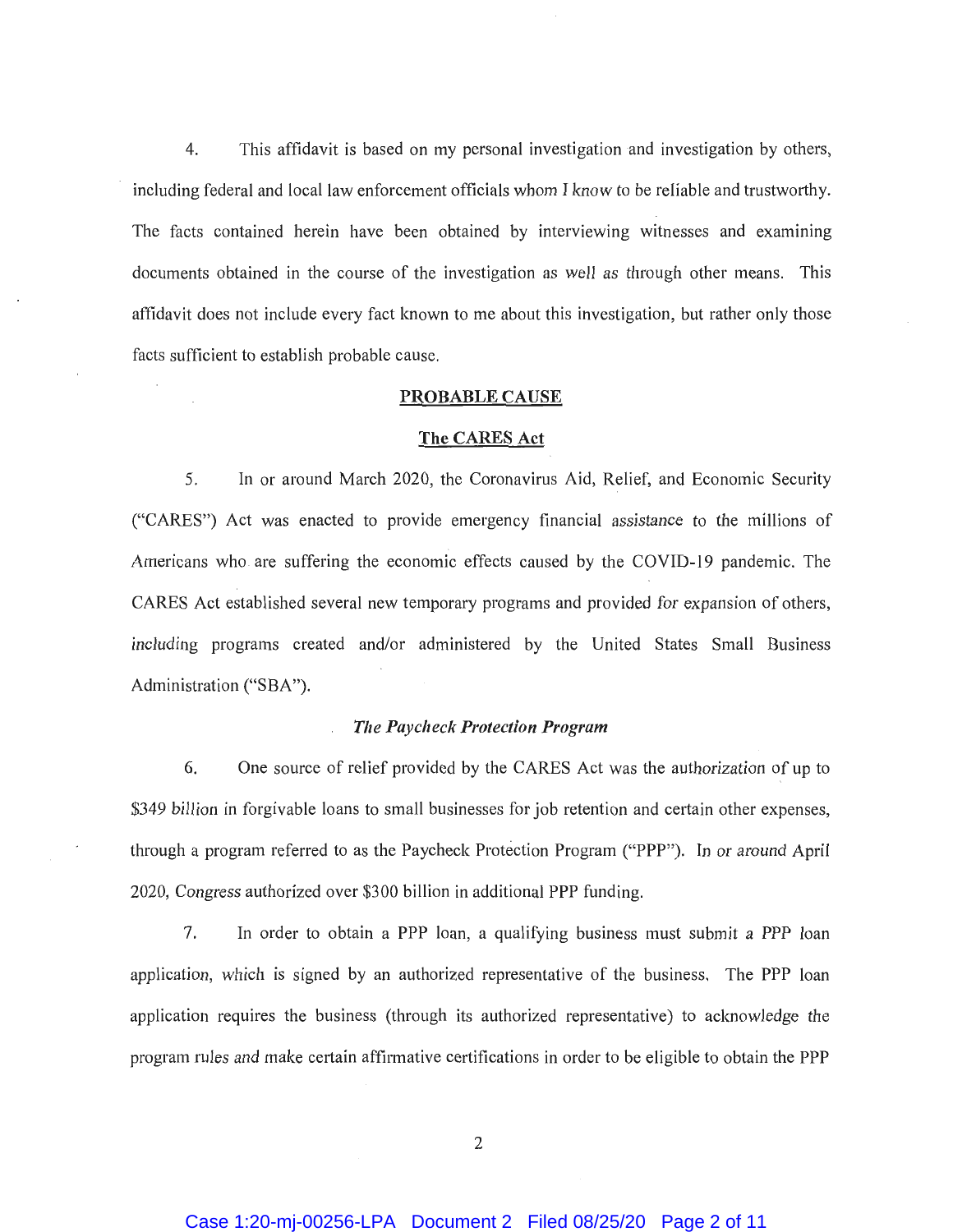loan. In the PPP loan application, the small business (through its authorized representative) must state, among other things, its: (a) average monthly payroll expenses; and (b) number of employees. These figures are used to calculate the amount of money the small business is eligible to receive under the PPP. In addition, businesses applying for a PPP loan must provide documentation showing their payroll expenses.

8. A PPP loan application must be processed by a participating financial institution *(i.e.,* the lender). If a PPP loan application is approved, the lender funds the PPP loan using its own monies, which are I 00% guaranteed by Small Business Administration ("SBA"). Data from the application, including information about the borrower, the total amount of the loan, and the listed number of employees, is transmitted by the lender to the SBA in the course of processing the loan.

9. PPP loan proceeds must be used by the business on certain permissible expenses payroll costs, interest on mortgages, rent, and utilities. The PPP allows the interest and principal on the PPP loan to be entirely forgiven if the business spends the loan proceeds on these expense items within a designated period of time after receiving the proceeds and uses a certain amount of the PPP loan proceeds on payroll expenses.

## *The Economic Injury Disaster Relief Program*

10. The Economic Injury Disaster Loan ("EIDL") program is an SBA program that provides low-interest financing to small businesses, renters, and homeowners in regions affected by declared disasters.

11. The CARES Act also authorized the SBA to provide EIDLs of up to \$2 million to eligible small businesses experiencing substantial financial disruptions due to the COVID-19 pandemic. In addition, the CARES Act authorized the SBA to issue advances of up to \$10,000 to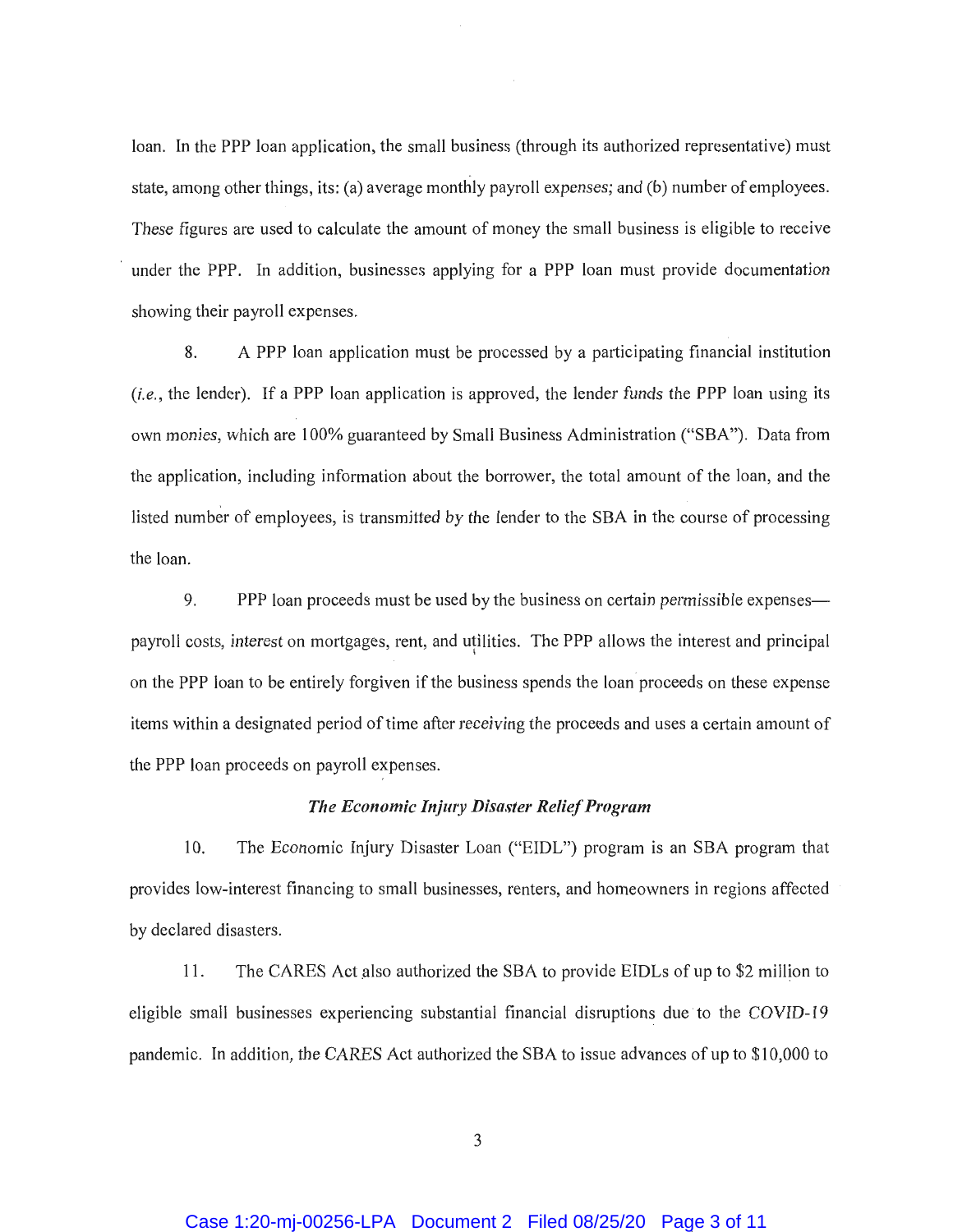small businesses within three days of applying for an EIDL. The amount of the advance is determined by the number of employees the applicant certifies having. The advances do not have to be repaid.

12. In order to obtain an EIDL and advance, a qualifying business must submit an application to the SBA and provide information about its operations, such as the number of employees, gross revenue for the 12-month period preceding the disaster, and cost of goods sold in the 12-month period preceding the disaster. In the case of EIDLs for COVID-19 relief, the 12month period was that preceding January 31, 2020. The applicant must also certify that all of the information in the application is true and correct to the best of the applicant's knowledge.

13. EIDL applications are submitted directly to the SBA and processed by the agency with support from a government contractor, Rapid Finance. The amount of the loan, if the application is approved, is determined based, in part, on the information provided by the application about the number of employees, gross revenue, and cost of goods, as described above. Any funds issued under an EIDL or advance are issued directly by the SBA. EIDL funds can be used for payroll expenses, sick leave, production costs, and business obligations, such as debts, rent, and mortgage payments. If the applicant also obtains a loan under the PPP, the EIDL funds cannot be used for the same purpose as the PPP funds.

# **Defendant and Related Entities and Individuals**

14. According to public records, Wilder Effects LLC ("Wilder Effects") is a North Carolina company formed on or about January 17, 2020. The registered business address for Wilder Effects is on Cotton Road in Trinity, North Carolina, which appears to be a one-story single-family home, and is also the address appearing on REDFERN's North Carolina identification card. REDFERN is listed as Wilder Effects' registered agent and owner.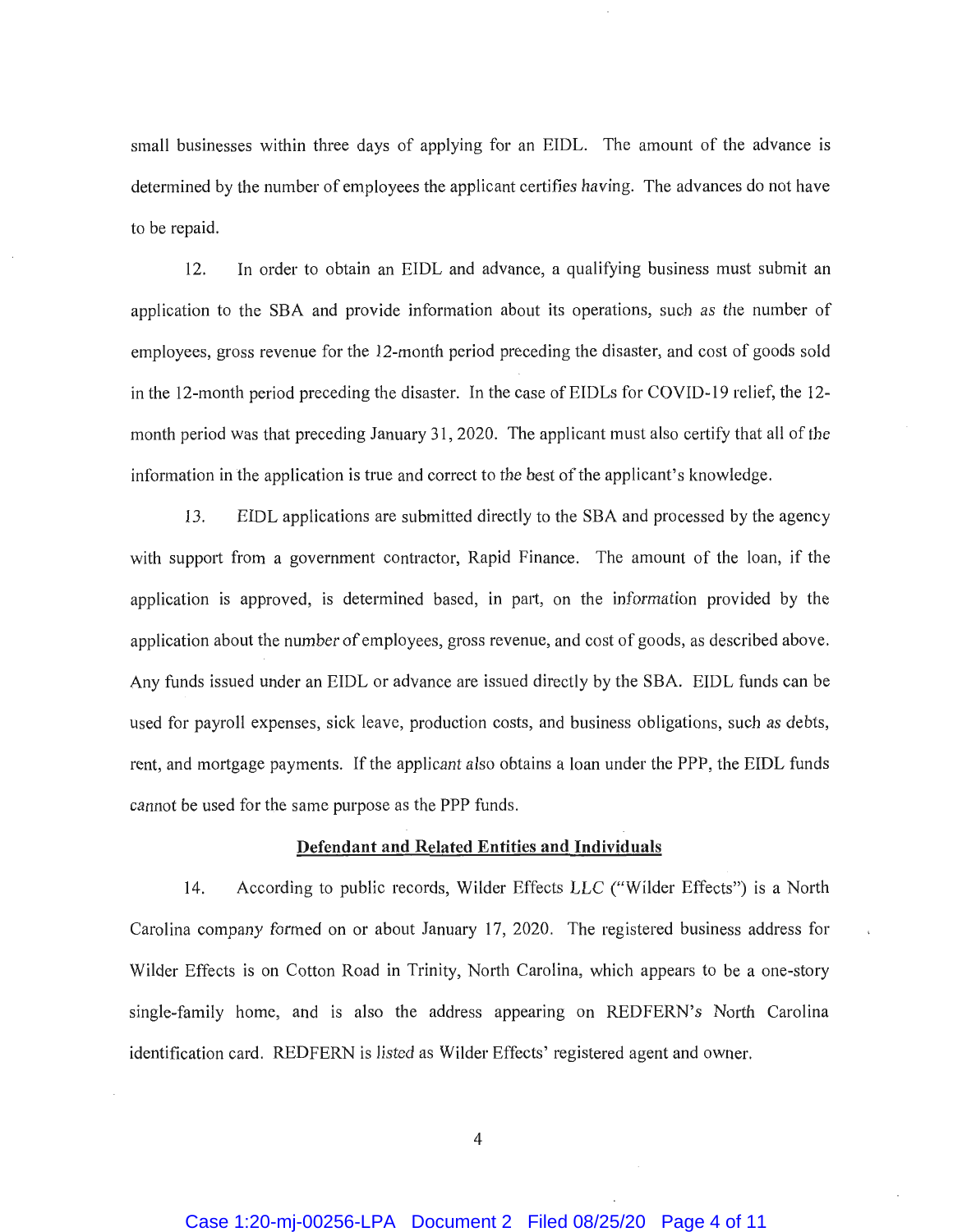15. According to public records, Company 1 is a North Carolina company formed on or about January 13, 2020. The registered business address for Company 1 is on W. Vandalia Road in Greensboro, North Carolina, which appears to be a one-story single-family home. Individual 1 is listed as Company l's registered agent and owner. Since on or about September 7, 2018, Individual 1 has been incarcerated at New Hanover Correctional Center in Wilmington, North Carolina. Individual l's projected release date is in or about September 2020.

16. According to public records, Company 2 is a North Carolina company formed on or about January 21, 2020. The registered business address for Company 2 is the same address used by Wilder Effects. Individual 2 is listed as Company 2's registered agent and owner.

## **Overview of the Fraud**

17. As described fmther below, evidence gathered in the investigation demonstrates that, from in or around April 2020 through in or around June 2020, REDFERN submitted, or caused to be submitted, fraudulent loan applications to approved lenders and the SBA in order to obtain funds through the PPP and EIDL programs, respectively.

18. Shortly after receiving EIDL and PPP loan proceeds, REDFERN made cash withdrawals and transferred funds to a personal bank account. Attempts were also made to transfer PPP loan proceeds between accounts in the names of Wilder Effects, Company 1, and Company 2.

# **Manner and Means**

# *Fraudulent EIDL Applications Submitted to the SBA*

19. On or about April 12, 2020, REDFERN applied electronically for an EIDL from the SBA ("EIDL Application -4729"). In connection with EIDL Application -4729, REDFERN affirmed, among other information, that Wilder Effects had two employees, had suffered \$3,000.00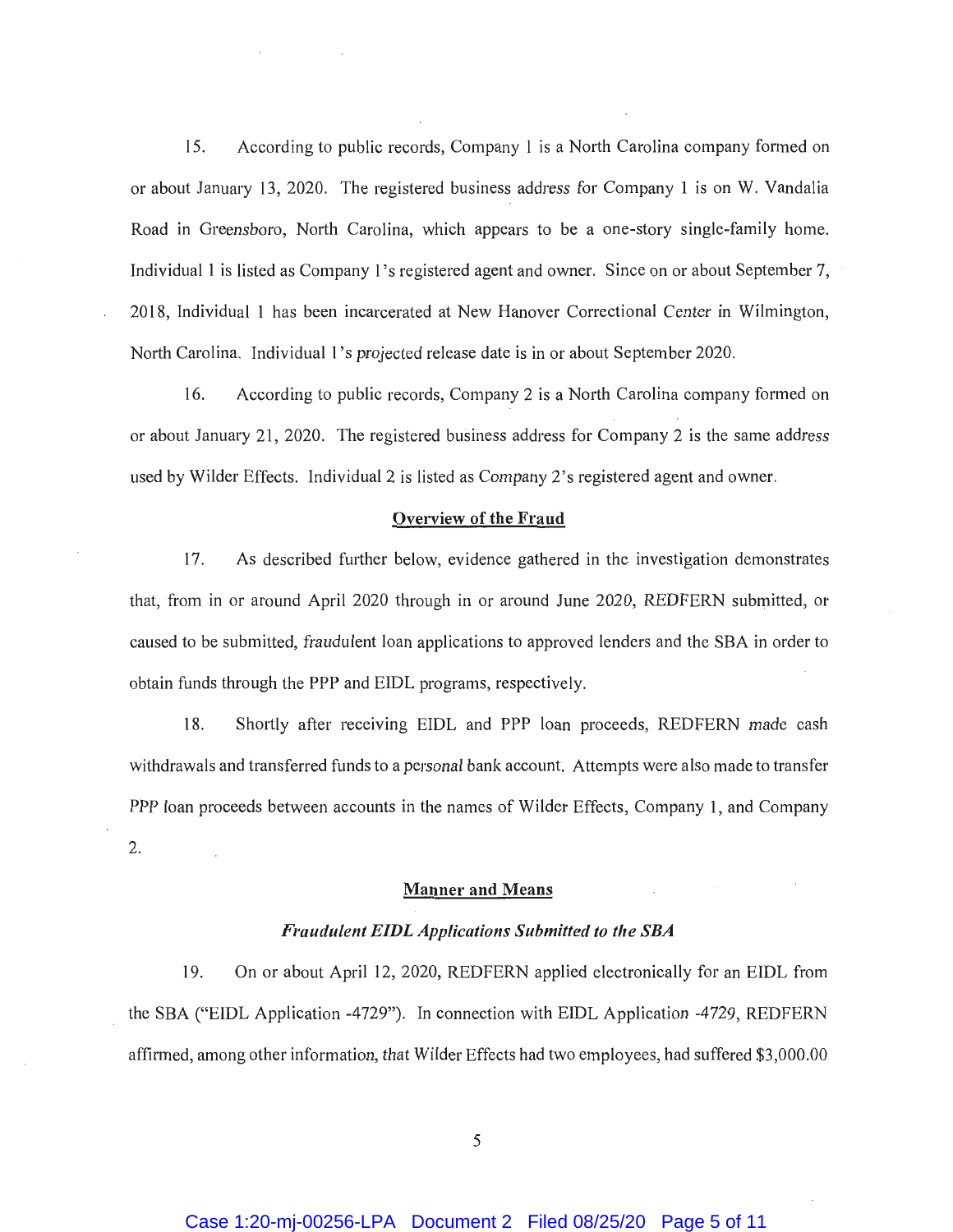in rental losses due to the disaster, and in the twelve months prior to the disaster, had \$21,000.00 in gross revenues and \$13,000.00 in cost of goods sold. On or about June 16, 2020, EIDL Application -4729 was approved for an EIDL ("EIDL Loan -7904") in the amount of \$2,000.00. REDFERN cetiified that all of the information in EIDL Application -4729 was true and correct to the best of his knowledge.

20. On or about May 17, 2020, REDFERN applied electronically for an EIDL from the SBA ("EIDL Application -4452"). In connection with EIDL Application -4452, REDFERN affirmed, among other information, that Wilder Effects had nine employees, and in the twelve months prior to the disaster, had \$30,000.00 in gross revenues and \$27,500.00 in cost of goods sold. EIDL Application -4452 was not approved. Despite the inconsistencies with EIDL Application -4729, REDFERN certified that all of the information in EIDL Application -4452 was true and correct to the best of his knowledge.

# *Fraudulent PPP Loan Applications Submitted to Financial Institution 1*

21 . Financial Institution 1 is a privately owned, Utah-chartered bank insured by the Federal Deposit Insurance Corporation ("FDIC"). Financial Institution 1 is an SBA Preferred Lender and participated as a PPP lender to small businesses.

22. FinTech 1 is a financial technology (also known as "FinTech") company based in California. FinTech 1 participated in the SBA's PPP by, among other things, acting as a service provider between small businesses and certain lenders, including Financial Institution 1. Small businesses seeking PPP loans could apply through FinTech **1** for PPP loans. FinTech 1 would review the loan applications. If a loan application received by FinTech 1 was approved for funding, a partner lender, such as Financial Institution 1, disbursed the loan funds to the applicant.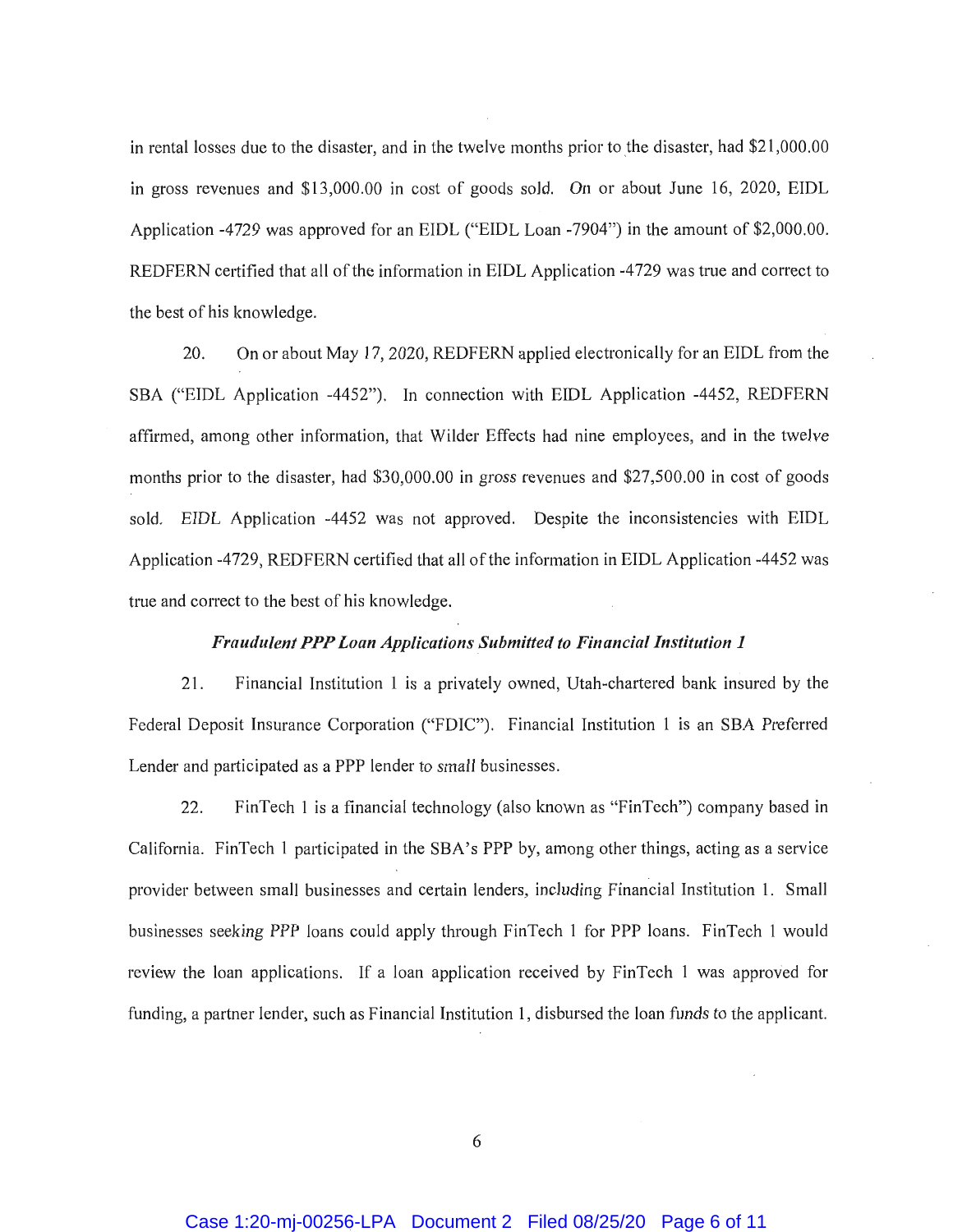23. On or about June 1, 2020, a PPP Borrower Application Form, also known as SBA Form 2483 (a "PPP Application"), in the name of Wilder Effects was electronically submitted to Financial Institution 1 that requested \$410,322 to support payroll. In the Wilder Effects PPP Application, REDFERN affirmed, among other information, that: (1) he is the sole owner of Wilder Effects; and (2) Wilder Effects has twenty employees and an average monthly payroll of \$164,129.00.

24. The Wilder Effects PPP Application appended as supporting documentation: (1) a purported IRS Form 941 (Employer's Quarterly Federal Tax Return) for the first quarter of 2020 showing \$492,389.01 paid in wages to twenty employees and signed by REDFERN; and (2) a purported bank statement for Wilder Effects dated February 27, 2020 showing a balance of \$290,028.70. The account statement was purportedly from Financial Institution 2, a bank insured by the FDIC.

25. On or about June 1, 2020, a PPP Application in the name of Company 1 was electronically submitted to Financial Institution 1 that requested \$403,120.00 to support payroll. In the PPP Application, Individual 1 purportedly affirmed, among other information, that: (1) he is the sole owner of Company l; and (2) Company 1 has twenty-four employees and an average monthly payroll of \$161,240.00.

26. The Company 1 PPP Application appended as supporting documentation: (1) a purported IRS Form 941 for the first quarter of 2020 showing \$483,746.04 paid in wages to twentyfour employees and purportedly signed by Individual 1; and (2) a purported Financial Institution 2 bank account statement for Company 1 dated February 27, 2020 showing a balance of \$290,028.70.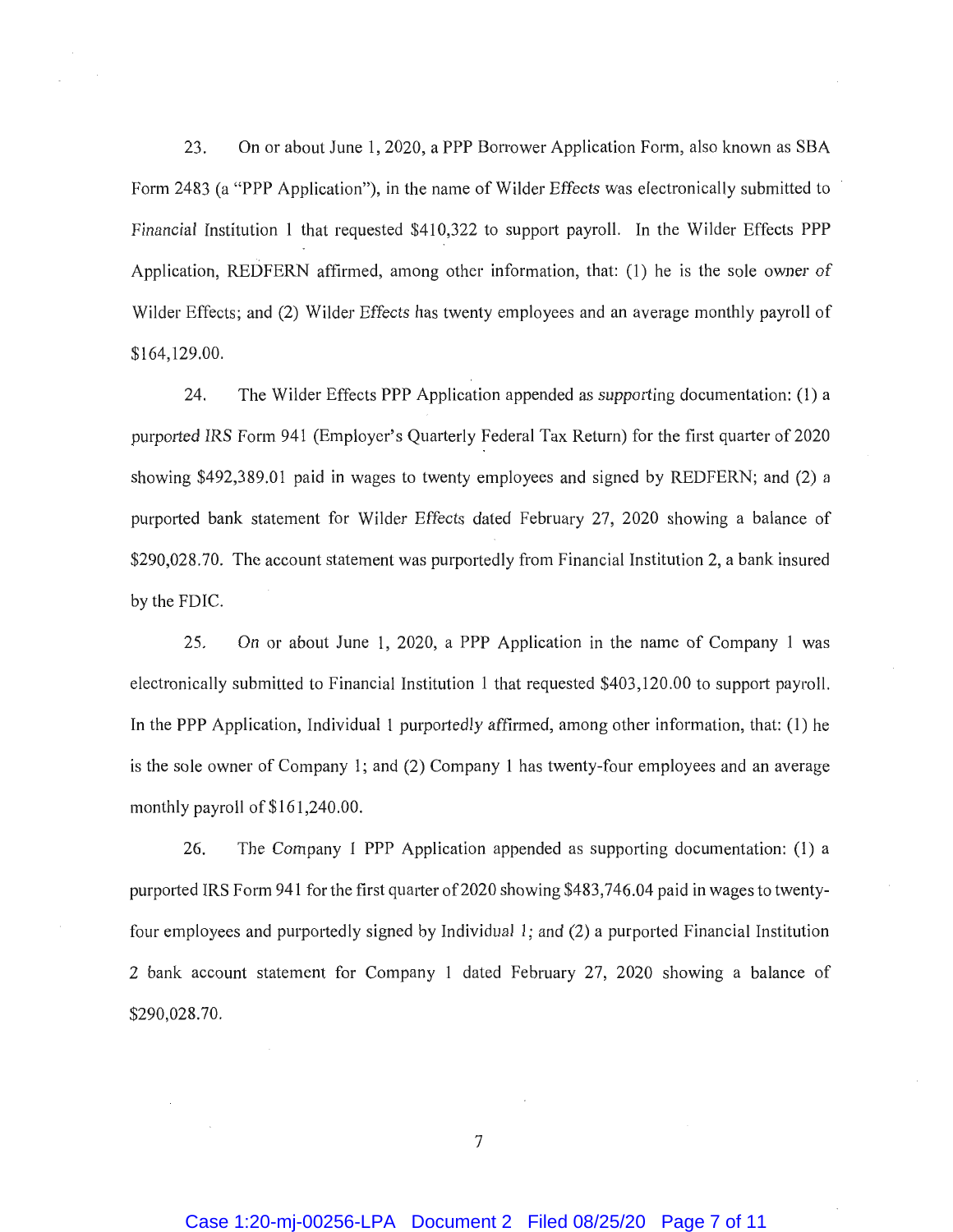27. According to IRS records, neither Wilder Effects nor Company I filed an IRS Form 941 for the first quarter of 2020.

28. The Financial Institution 2 account statements submitted in support of both PPP Applications were identical except for the account holder names, addresses, account numbers, and routing numbers listed on the first page of each eight-page statement. Although both statements listed the respective addresses of record for the entities, the statements note "Florida account terms and conditions apply."

29. In response to a grand jury subpoena for records associated with Wilder Effects, Financial Institution 2 did not locate any account information for Wilder Effects or REDFERN.

30. In response to a grand jury subpoena for records associated with Company I, Financial Institution 2 returned records for an account in Company I's name. These records show that Company I's account has different account and routing numbers than those that appear on the fraudulent statement submitted with Company l's PPP Application. Moreover, an account statement dated February 29, 2020 received in response to the subpoena showed a zero balance, not the balance of more than \$290,000 on the statement submitted as part of Company I's PPP Application. Likewise, the statement produced by Financial Institution 2 reads in part, "North Carolina account terms and conditions apply," rather than Florida terms and conditions.

31 . According to records obtained from Financial Institution I, the first log-ins to the respective· Wilder Effects and Company 1 accounts came from the same internet protocol address ("IP Address -.170"). The Wilder Effects Account logged in from IP Address -.170 on May 31, 2020 at 14:29 and on June 2, 2020 at I 1 :44. The Company I Account logged in from IP Address -.170 on June I, 2020 at 06:09, 07:03, and 08: 12 and on June 2, 2020 at 1 I :43.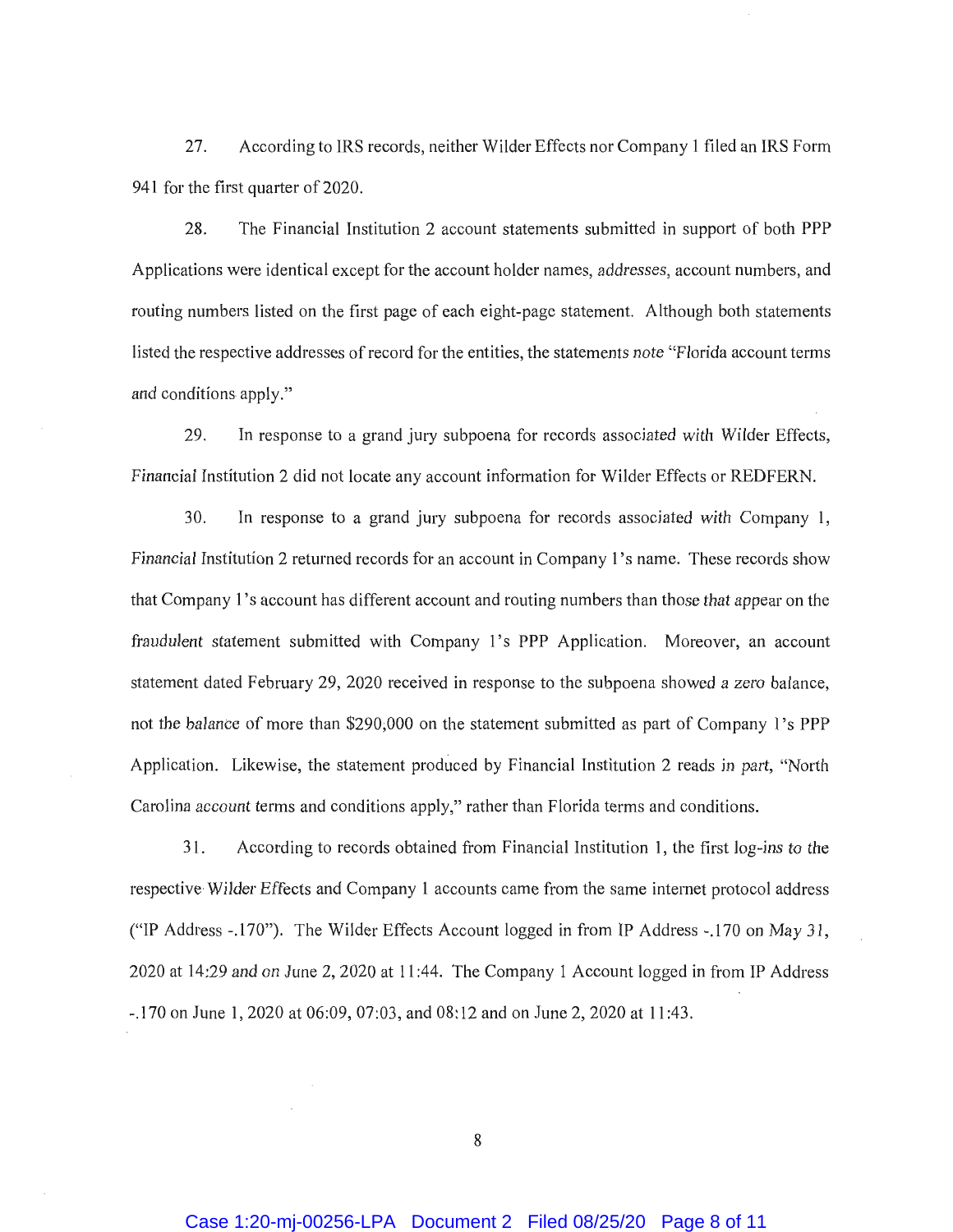32. IP Address -.170 is also associated with the activities of a confidential human source ("CHS"). On or about July 23, 2020, investigators interviewed the CHS regarding the CHS.' involvement in the Wilder Effects PPP fraud scheme. During the interview, the CHS told investigators that the CHS prepared a fraudulent Wilder Effects PPP Application on REDFERN's behalf.

### *PPP and EIDL Funds*

33. On or about January 23, 2020, REDFERN opened an account ending in 1411 m Wilder Effects' name ("Wilder Effects Account") at Financial Institution 3, a bank insured by the FDIC. The account statements for January through May 2020 reflect low or negative balances.

a. On or about May 5, 2020, EIDL funds totaling approximately \$2,000.00 were deposited into the Wilder Effects Account. Three separate cash withdrawals totaling \$1,400.00 were made on May 6, and an additional cash withdrawal of \$560.00 was made on May **l** 0. The May 29 statement reflects a negative \$61.42 balance.

b. On or about June 2, 2020, \$410,322.00 in PPP funds were deposited into the Wilder Effects Account. That same day, an \$8,000.00 counter check written to "cash" was withdrawn from the Wilder Effects Account.

34. On or about January 14, 2020, an account ending in 5186 was opened at Financial Institution 3 in Company **1** 's name ("Company 1 Account"), with Individual I as the authorized signer. The Company I Account statements dated January 1, February 28, March 31, April 30, and May 29, 2020 all reflect a \$1.00 balance. On or about June 2, 2020, \$403,120.00 in PPP loan funds were deposited into the Company 1 Account.

35. On or about June 2, 2020, an attempt was made to wire \$30,000 from the Wilder Effects account to an account in the name of Company 2 at an outside bank. On or about June 3,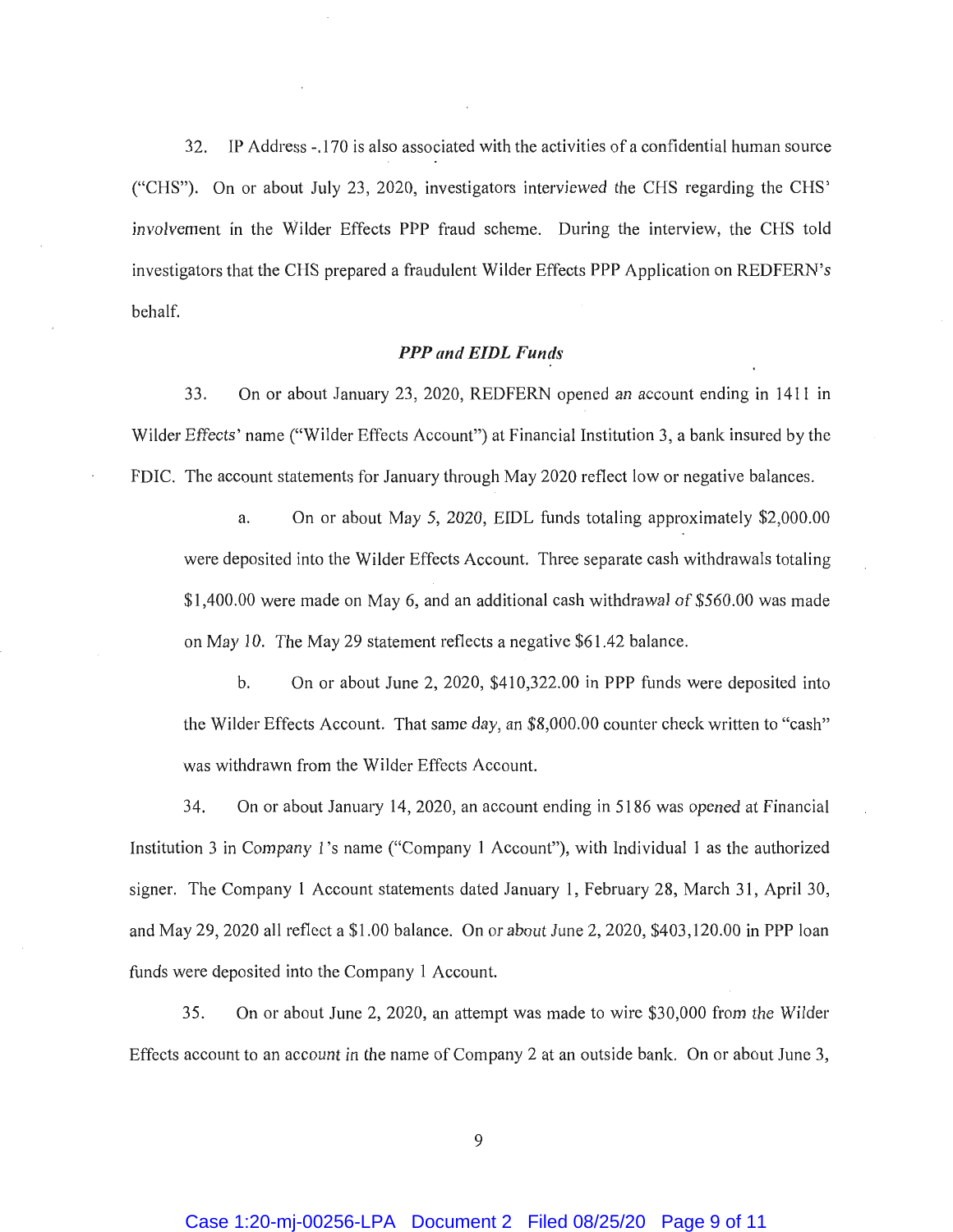2020, attempts were made to wire from the Company 1 Account (i) \$75,000 to the Company 2 Account; and (ii) \$75,000 to the Wilder Effects Account. The attempted wire transfer transactions were blocked due to potential fraud concerns.

J6. ' On or about June 15, 2020, \$403,120.00 was transferred from the Company 1 Account back to Financial Institution I as a result of the fraud investigation, leaving a \$1.00 balance on the statement dated June 30, 2020.

37. On or about June 16, 2020, \$2,000.00 was transferred from the Wilder Effects Account back to the SBA. On or about June 17, 2020, the remaining account balance of \$400,194.63 was transferred back to Financial Institution 1. The Wilder Effects Account had a negative \$12.00 balance on the statement dated June 30, 2020.

38. On or about June 2, 2020, REDFERN opened a business account in Wilder Effects' name at Financial Institution 4, a bank insured by the FDIC. On or about June 18, 2020, \$2,000.00 in EIDL funds in connection with EIDL Loan -7904 were deposited into that account. That same day, \$800.00 was transferred to an individual account in REDFERN's name at Financial Institution 4. On or about June 21, 2020, an addition \$500.00 was transferred to REDFERN's individual account.

### *Recorded Calls to Defendant*

39. On or about July 31, 2020, an undercover agent posing as a FinTech I customer service representative placed a recorded call to REDFERN at the telephone number listed on the PPP Application in the name of Wilder Effects ("Phone Number 1"). REDFERN answered the call but requested that the undercover agent posing as a Fin Tech 1 customer service representative to call back at a later time. Subsequent call attempts were not answered.